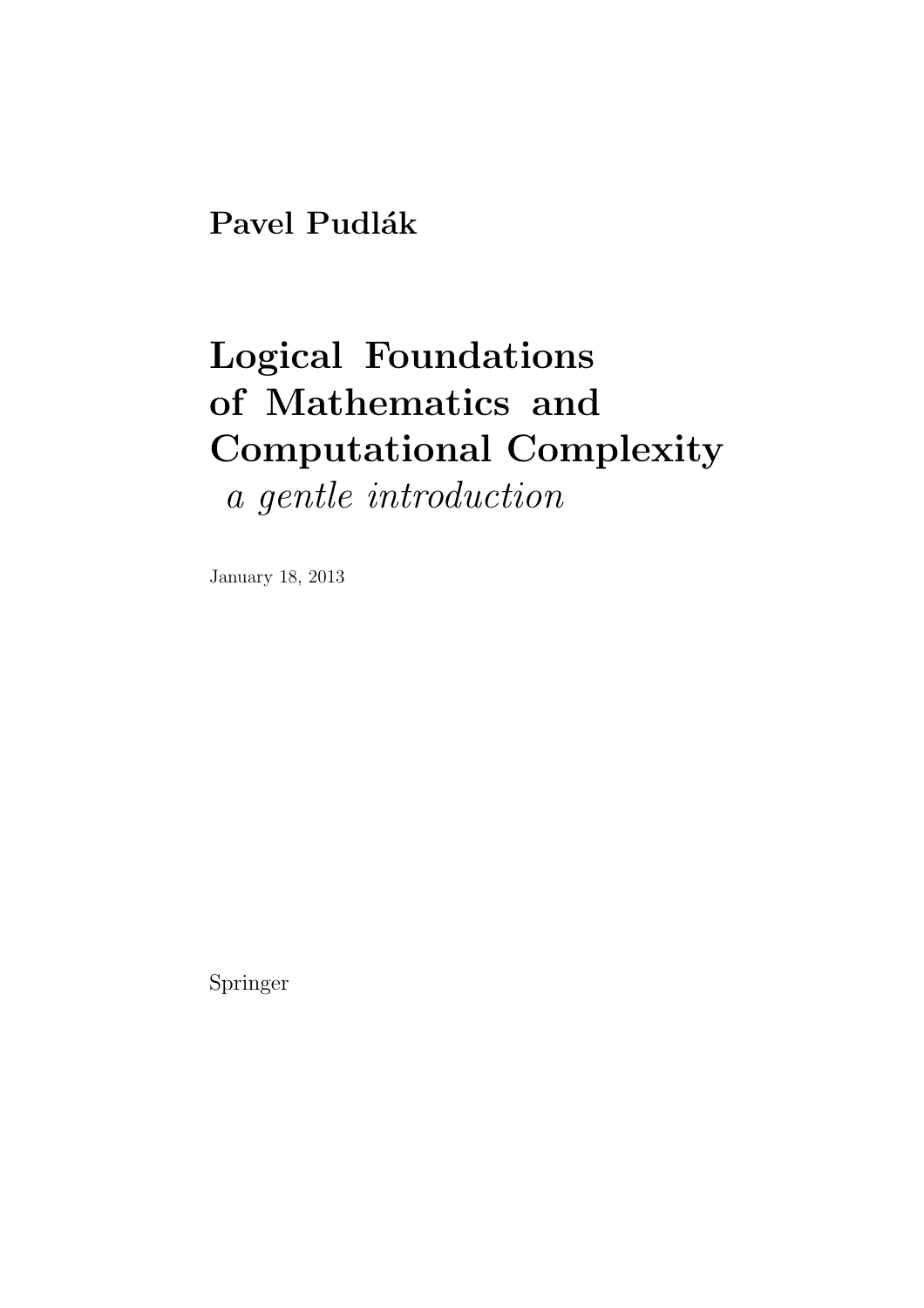#### Preface

As the title states, this book is about logic, foundations and complexity. My aim is to present these topics in a readable form, accessible to a wide spectrum of readers. The message that I want to convey is that complexity, either in the form of computational complexity or in the form of proof complexity, is as important for foundations as the more traditional concepts of computability and provability are. Rather than presenting my own philosophical doctrine in the foundations, my goal is to isolate the most important problems and invite the reader to think about them.

The foundations of mathematics has always attracted mathematicians and philosophers. There were periods of time when many mathematicians were involved in the discussion of foundations. The most important such period was at the beginning of the 20th century. At that time the set-theoretical foundations were laid down, but set theory itself ran into problems—paradoxes were found showing that the intuitive use of set theory sometimes leads to contradictions. This problem was solved by accepting a particular axiomatic system for set theory, and things settled down. Later the interest in the foundations was stirred by several events. In the 1930s, it was Gödel's Incompleteness Theorem that showed that Hilbert's program to prove the consistency of the foundations was not possible. The second major event was Cohen's proof of the independence of the Continuum Hypothesis in the 1960s. This was an open problem concerning a basic question about the cardinality of the real numbers, posed by Cantor already in the 1870s. Also in the late 1960s a new field emerged that seemed to be somehow connected with foundations. This was the computational complexity theory.

Achievements in foundations can be viewed as solutions of important problems, but in fact they present us with much deeper open problems. Do the axioms of set theory describe the real universe of sets? Can we trust the axiomatic system for set theory to be free of contradiction? When the consistency of a theory is only provable in a stronger theory, according to the Incompleteness Theorem, what are we going to do with the consistency problem? How are are we going to decide the Continuum Hypothesis, when it is independent of the axioms of set theory? In computational complexity there are a number of open problems. They may just be very difficult solvable problems, but their nature, which is similar to logical problems, and their resilience with which they resist any attempts to solve them, rather suggest that there are more fundamental reasons why they are still open.

These examples show that, in spite of all the progress that has been achieved, there are problems in the foundations that are still widely open. Many mathematicians and philosophers are aware of this fact and are thinking about the problems. But not only them; also physicists have realized that they must know something about the foundations of mathematics if they want to find the unified foundations of physics. One can observe a renewed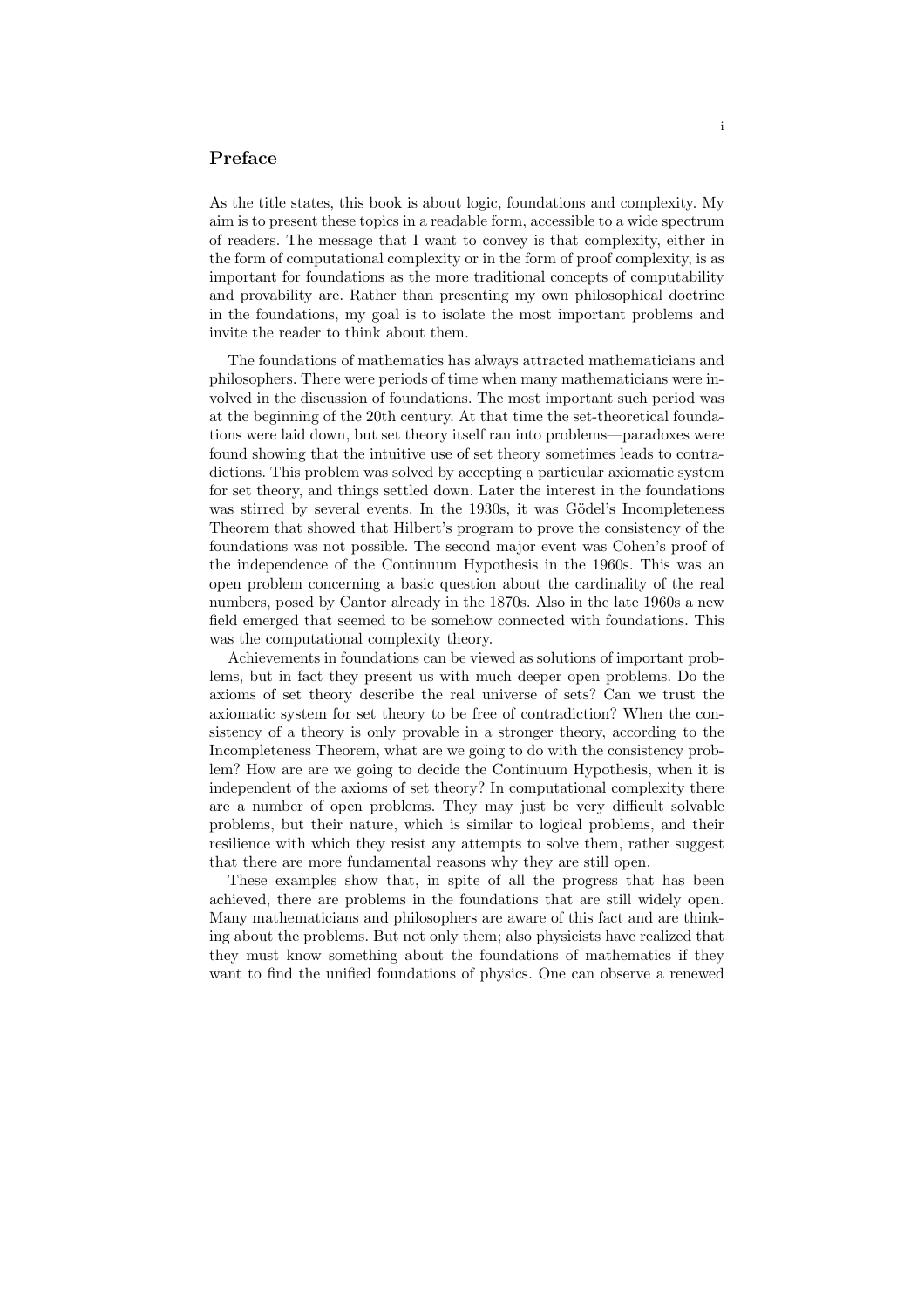interest in the foundations in the past decade notwithstanding the fact that there has been no breakthrough result obtained recently.

However, a mathematician with a deeper interest in this subject does not have much choice of suitable sources: on the one hand, there are many popular books that present the subject in a very superficial manner, and often incorrectly; on the other hand, there are monographs about various parts of logic, set theory and computational complexity theory that can only be read with considerable effort. Furthermore, these monographs always cover much more than is needed for understanding the basic questions about the foundations, and someone not acquainted with the field does not know what to read and what to skip.

This book is intended to fill this gap by presenting a survey of results related to the foundations of mathematics and complexity theory in a readable form and with a sufficient amount of detail. It focuses on explaining the essence of concepts and the ideas of proofs, rather than presenting precise formal statements and full proofs. Each section starts with concepts and results that can easily be explained, and gradually proceeds to more difficult ones. The idea is that the readers should not be lost before they get to the heart of the matter. But since mathematicians are always curious how the things are actually done, some formal definitions and sketches of proofs are provided in the notes to the sections.

The prospective readers of this book are mathematicians with an interest in the foundations, philosophers with a good background in mathematics and, perhaps, also philosophically minded physicists. Most of the book should be accessible to graduate students of mathematics. Logicians may find much of the material familiar, but they can profit from the chapters about computational and proof complexities, unless they also work in these fields.

I should also say what the reader should not expect from the book. Although the style of the presentation is often light (such as in the quotations from science fiction stories), the book is not popular science—its primary aim is not to entertain, but to educate the reader. So the readers will need to stop from time to time and ponder what they have read, or even to skip a part and return to it later. But the book is also not a typical dry monograph consisting of definitions, theorems and proofs. Concerning the history of mathematics, the facts that I occasionally mention are only meant to make the text more readable and are not intended to give a complete picture of the development of the field.

The book consists of seven chapters. The first two chapters are an introduction to the foundations of mathematics and mathematical logic. The material is explained very informally and more detailed presentation is deferred to later chapters. For example, set theory is introduced by means of several informal principles that are presented more precisely as the axioms of Zermelo-Fraenkel Set Theory in Chapter 3. Similarly, the Incompleteness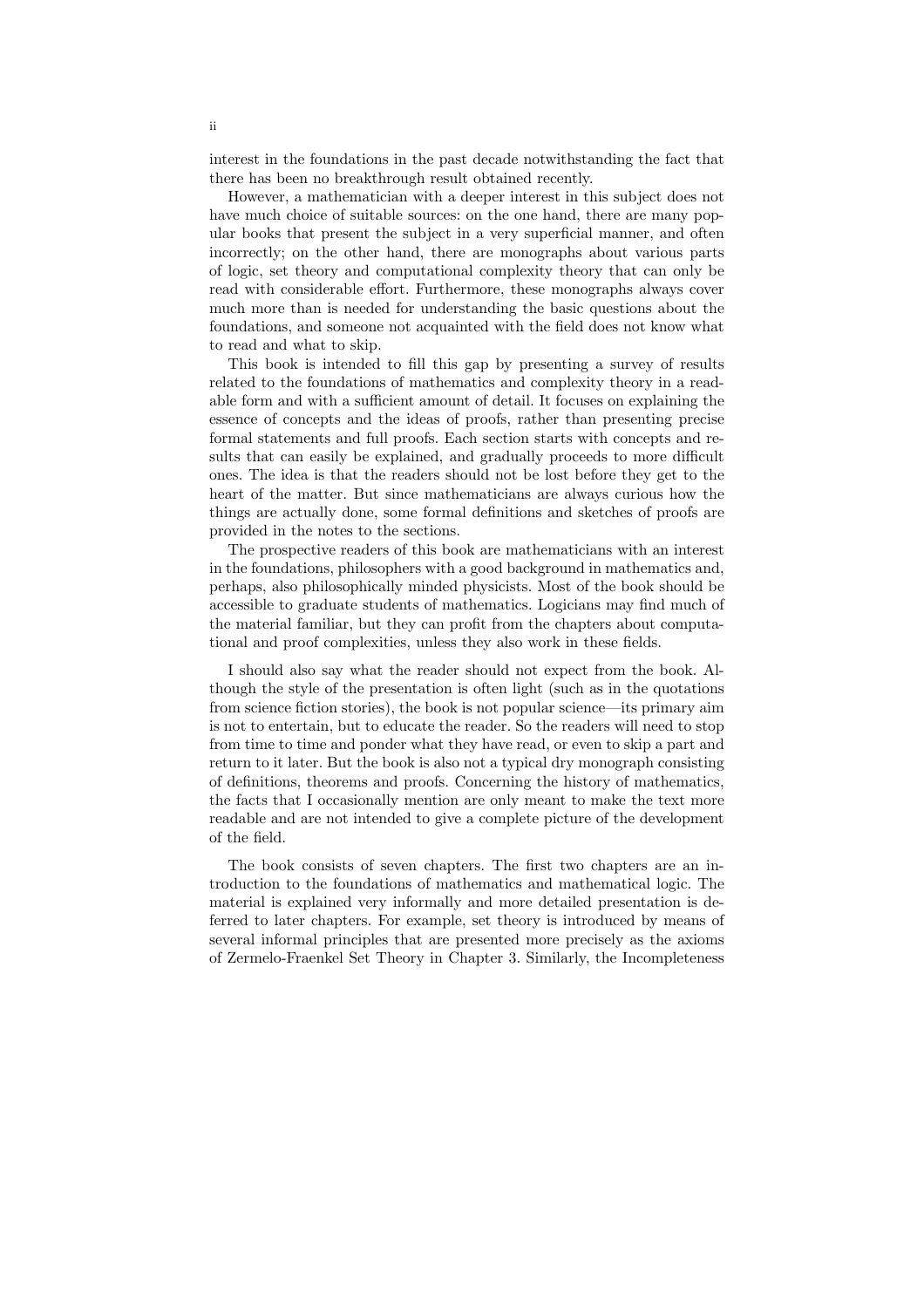Theorem is only stated and the proof and the consequences are discussed in Chapter 4.

Chapter 3 is devoted to set theory, which is the most important part of the foundations of mathematics. The two main themes in this chapter are: (1) higher infinities as a source of powerful axioms, and (2) alternative axioms, such as the Axiom of Determinacy.

Proofs of impossibility, the topic of Chapter 4, are proofs that certain tasks are impossible, contrary to the original intuition. Nowadays we tend to equate impossibility with unprovability and non-computability, which is a rather narrow view. Therefore, it is worth recalling that the first important impossibility results were obtained in different contexts: geometry and algebra. The most important result presented in this chapter is the Incompleteness Theorem of Kurt Gödel. I believe that the essence of the proof of this theorem can be explained with very little formalism and this is what try to I do in this chapter. Due to the diversity of results and connections with concrete mathematics, this is probably the most interesting chapter.

Proofs of impossibility are, clearly, important in foundations. One field in which the most basic problems are about proving impossibility is computational complexity theory, the topic of Chapter 5. But there are more connections between computational complexity and the foundations. I think that one cannot study the foundations of mathematics without understanding computational complexity.

In fact, there is a field of research that studies connections between computational complexity and logic. It is called 'Proof Complexity' and it is presented in Chapter 6. Although we do have indications that complexity should play a relevant role in the foundations, we do not have any results proving this connection. In the last section of this chapter I present some ideas of mine about the possible nature of these connections. I state several conjectures which, if true, would give an explicit link between these two areas.

Every book about the foundations of mathematics should mention the basic philosophical approaches to the foundations of mathematics. I also do it in Chapter 7, but as I am not a philosopher, the main part of the chapter rather concentrates on mathematical results and problems that are at the border of mathematics and philosophy. Since I feel that the field lacks innovative approaches, I present one at the end of the chapter. It is based on the idea that natural numbers that can be represented in the physical universe are different from those studied in mathematics.

I tried to be as neutral as possible, but one cannot avoid using a certain philosophical standpoint when explaining the foundations. At the beginning of the book I assume the point of view of a realist, because it is easier to explain logic to a beginner from this viewpoint. My actual philosophy is the one of a moderate formalist, which is certainly apparent from my comments throughout the book. The only special feature of my philosophy is the stress on the importance of the complexity issues.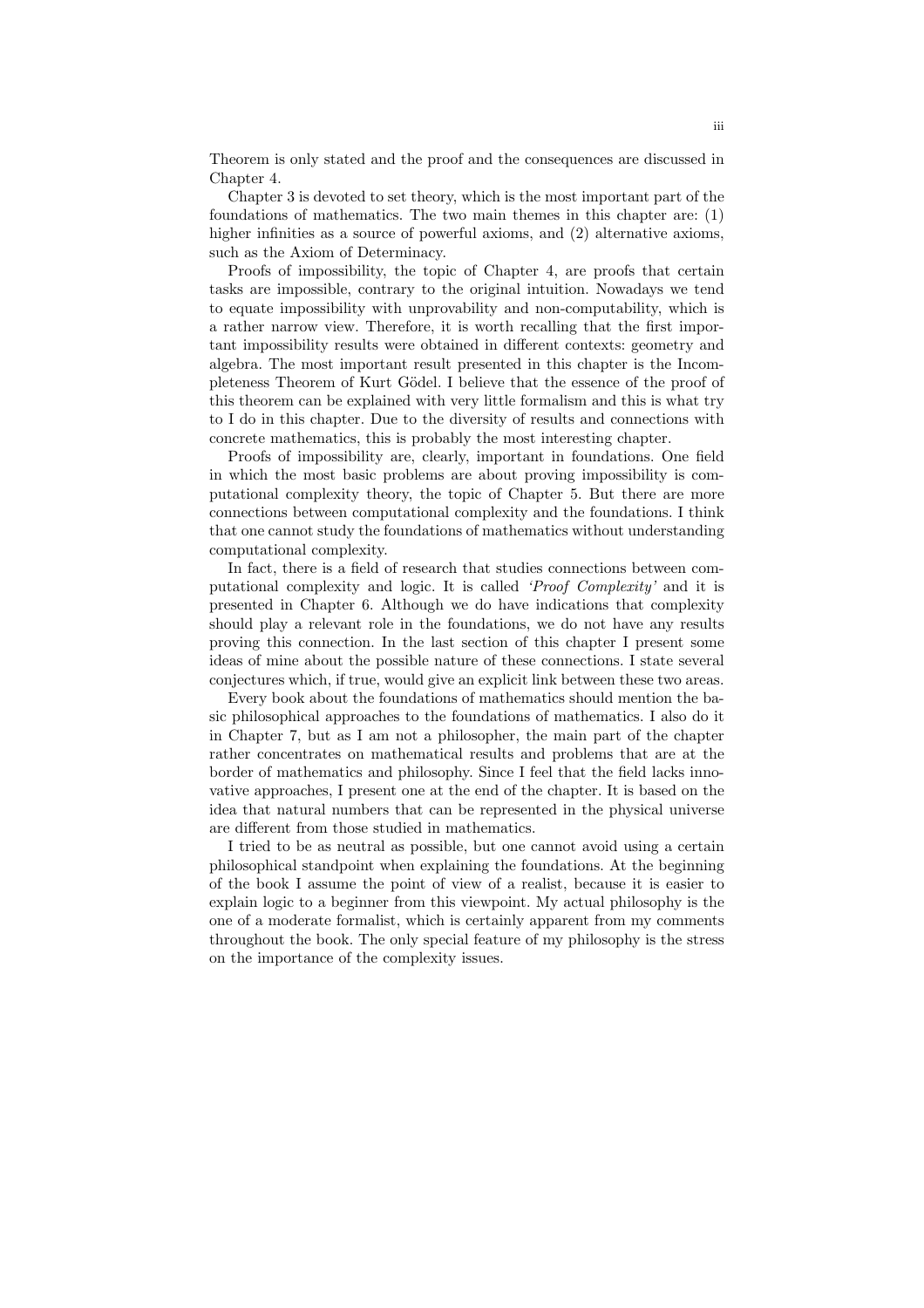Even a thick volume like this cannot cover everything that is relevant to the foundations of mathematics. The main omission that I am aware of concerns intuitionistic type theories. These theories play a central role in the current research into the intuitionistic foundations of mathematics. The reasons for this omission is my lack of expertise in this field and the fact that the book is already fairly long as it is.

Prague, January 2013 Pavel Pudlák

iv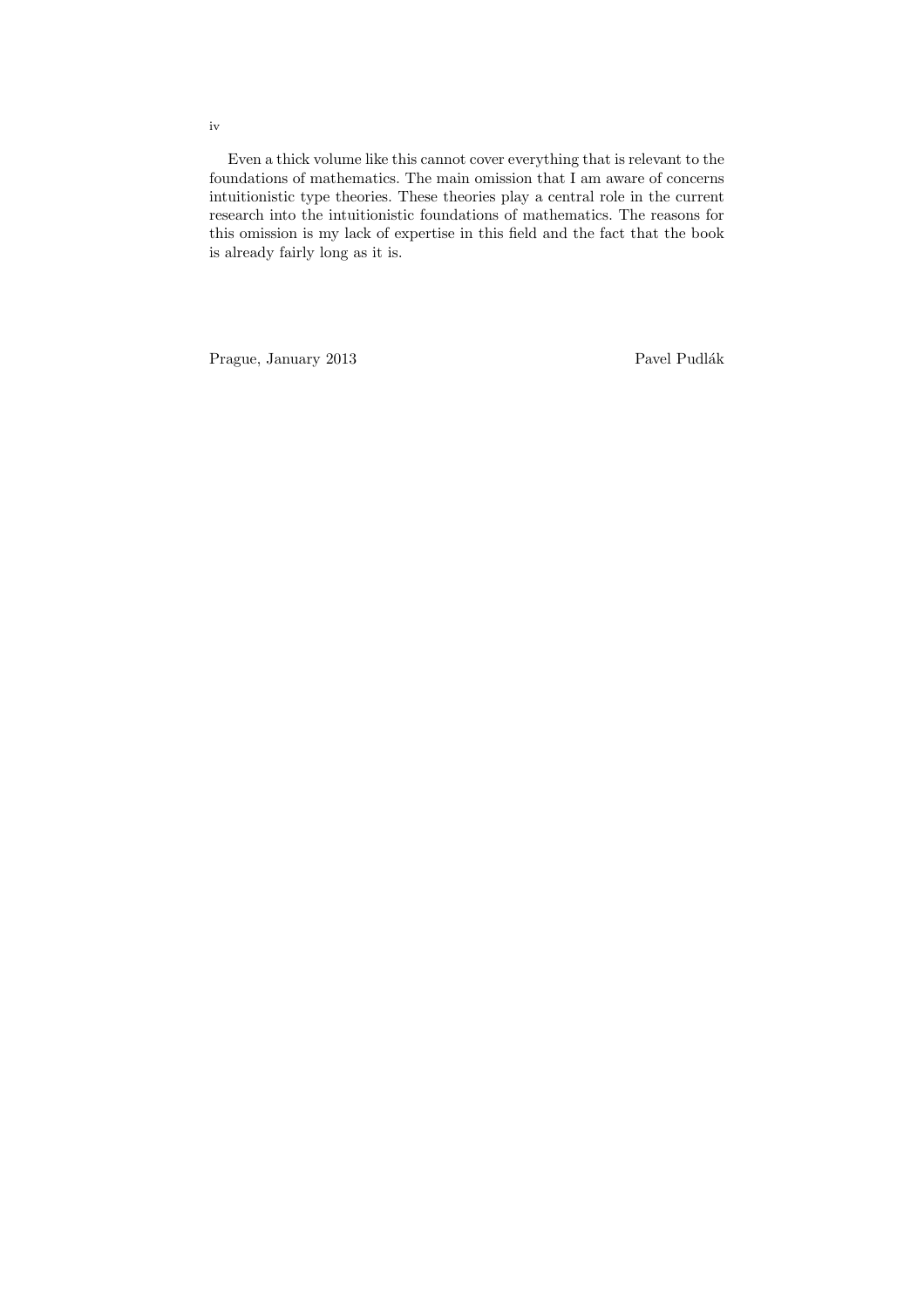#### Acknowledgments

I would like to thank all who helped me by reading parts of the manuscript, pointing out errors, suggesting improvements or answering questions related to the text: Paul Beame, Arnold Beckmann, Lev Beklemishev, Samuel Buss, Lorenzo Carlucci, Stephano Cavagnetto, Dmitri Gavinsky, Stefan Hetzl, Edward Hirsch, Radek Honzík, Pavel Hrubeš, Peter Koellner, Leszek Kolodziejczyk, Jan Krajíček, Sebastian Müller, Jan Nekovář, Adam Nohejl, Jeffrey Paris, Ján Pich, Michael Rathjen, Zenon Sadowski, Neil Thapen, Eva Vachková.

I am also grateful to the anonymous reviewers of the manuscript, whose critical remarks were very useful and helped me to correct several errors.

My thanks are further due to Julie Cismosky, Sean Miller and Neil Thapen for correcting the English, and to Petr Pudlák for helping me with computer related issues.

The photographs were kindly provided by: Fachbereich Mathematik, Universität Hamburg (Cantor, Dedekind); Kurt Gödel Society, Vienna (Gödel); Archives of the Mathematisches Forschungsinstitut Oberwolfach (D. Hilbert); King's College, Cambridge University (Turing); Princeton University Library (A. Church); Bertrand Russell Archives, McMaster University Library (Russell); Universitätsarchiv Zürich (Zermelo).

I appreciate the help of Lynn Brandon, Lauren Stoney and Catherine Waite from Springer-Verlag London during the preparation of the manuscript for publication.

Through all the work I was supported by the Institute of Mathematics of the Academy of Sciences of the Czech Republic and received additional support from several grants of the Grant Agency of the Academy of Sciences.

Last, but not least, I want to thank my wife Věra for her understanding and encouragement over the years of writing this book.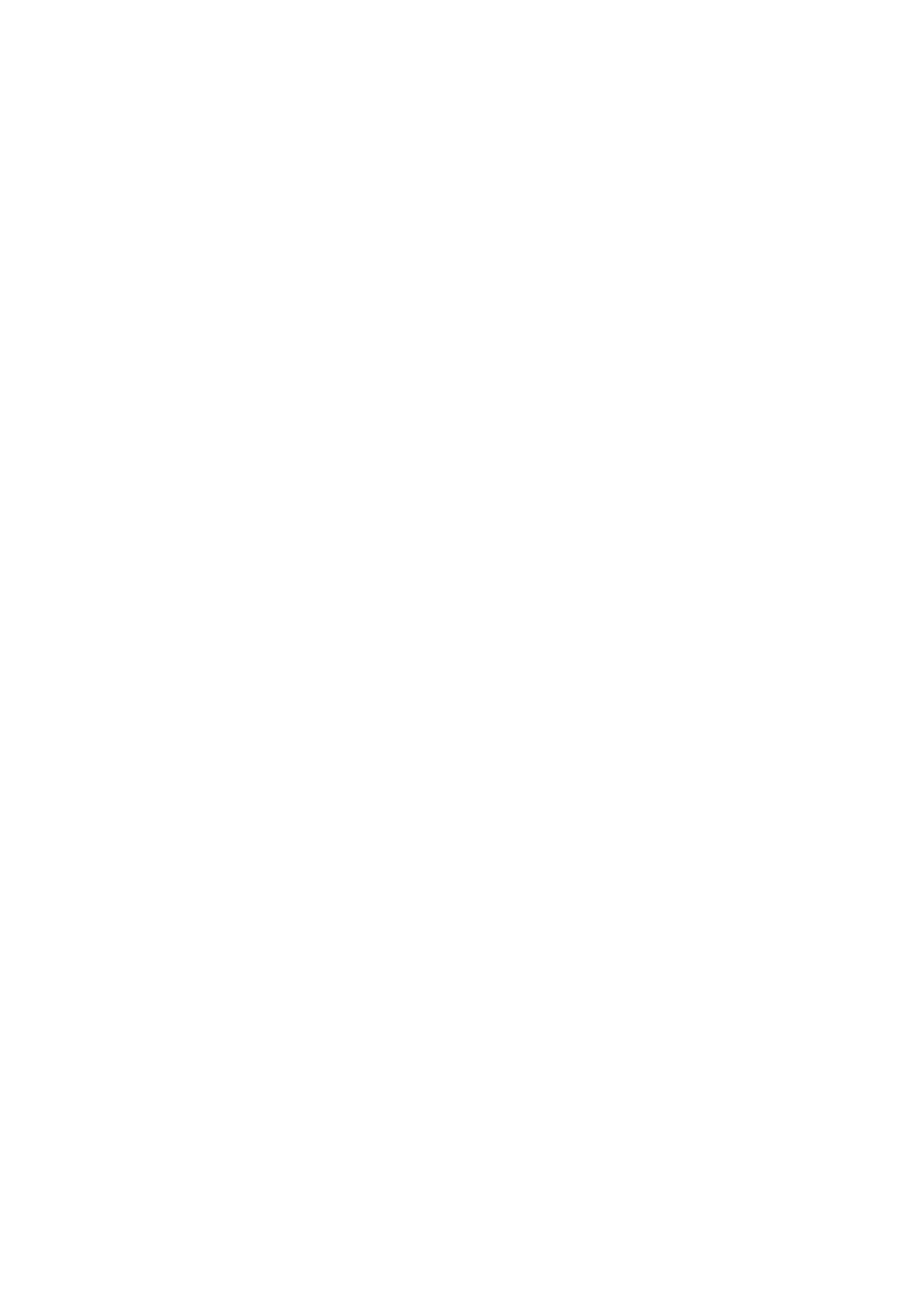### **Contents**

| $\mathbf{1}$            |                                        | $\overline{1}$<br>Mathematician's world $\dots\dots\dots\dots\dots\dots\dots\dots\dots\dots\dots\dots\dots$ |  |  |
|-------------------------|----------------------------------------|-------------------------------------------------------------------------------------------------------------|--|--|
|                         | 1.1                                    | $\overline{2}$                                                                                              |  |  |
|                         | 1.2                                    | 25                                                                                                          |  |  |
|                         | 1.3                                    | 36                                                                                                          |  |  |
|                         | 1.4                                    | 44                                                                                                          |  |  |
|                         | 1.5                                    | The necessity of using abstract concepts<br>55                                                              |  |  |
| $\bf{2}$                | 67<br>Language, logic and computations |                                                                                                             |  |  |
|                         | 2.1                                    | 69                                                                                                          |  |  |
|                         | 2.2                                    | 83                                                                                                          |  |  |
|                         | 2.3                                    | 95                                                                                                          |  |  |
|                         | 2.4                                    |                                                                                                             |  |  |
|                         | 2.5                                    | The Lambda Calculus $\ldots \ldots \ldots \ldots \ldots \ldots \ldots \ldots \ldots \ldots \ldots$ 149      |  |  |
| 3                       |                                        |                                                                                                             |  |  |
|                         | 3.1                                    |                                                                                                             |  |  |
|                         | 3.2                                    |                                                                                                             |  |  |
|                         | 3.3                                    |                                                                                                             |  |  |
|                         | 3.4                                    |                                                                                                             |  |  |
|                         | $3.5\,$                                |                                                                                                             |  |  |
| $\overline{\mathbf{4}}$ |                                        |                                                                                                             |  |  |
|                         | 4.1                                    |                                                                                                             |  |  |
|                         | 4.2                                    |                                                                                                             |  |  |
|                         | 4.3                                    |                                                                                                             |  |  |
|                         | 4.4                                    |                                                                                                             |  |  |
|                         | 4.5                                    |                                                                                                             |  |  |
| 5                       |                                        |                                                                                                             |  |  |
|                         | 5.1                                    |                                                                                                             |  |  |
|                         | 5.2                                    | Randomness, interaction and cryptography  409                                                               |  |  |

vii